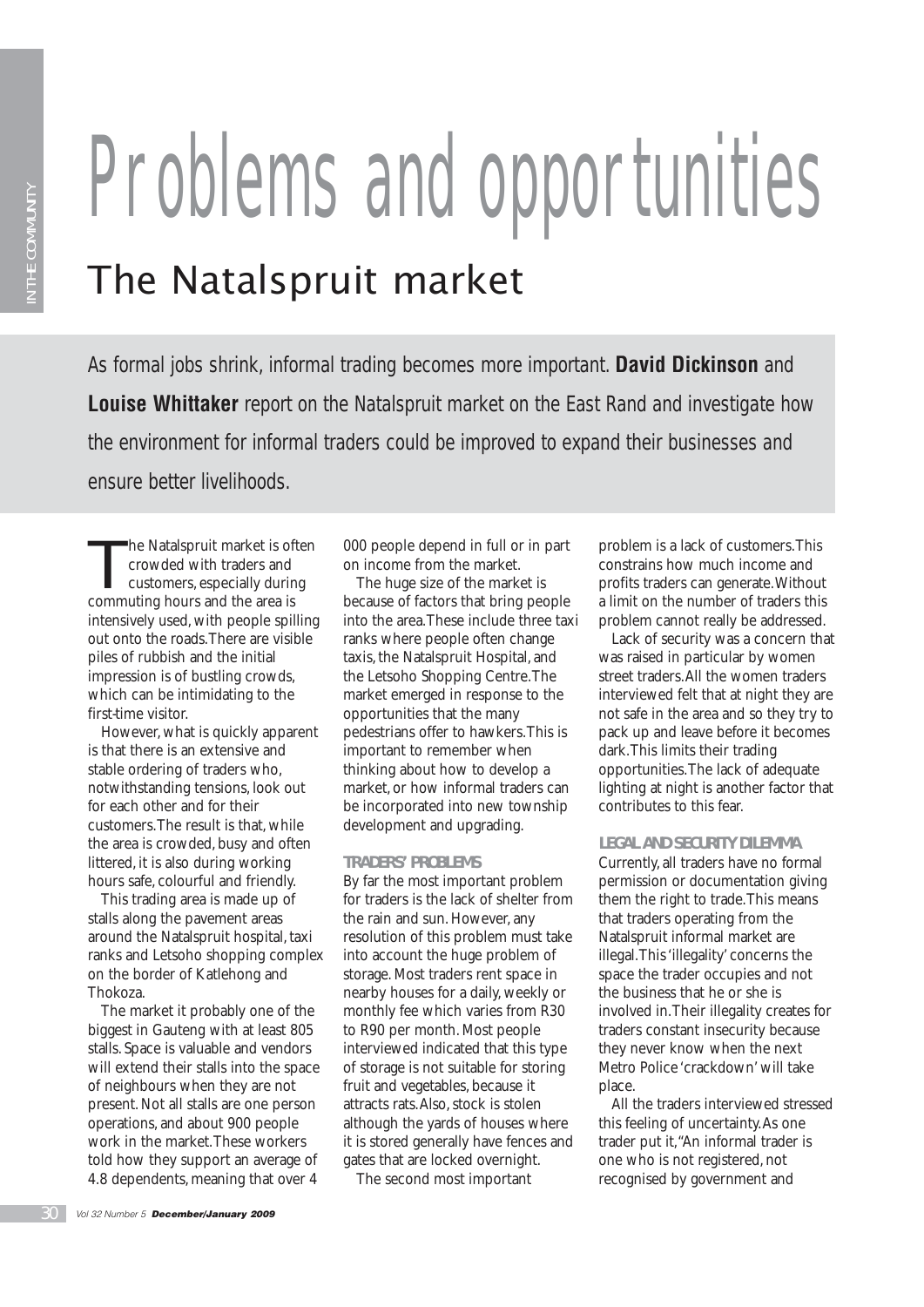

[im]pounded by police."

At the moment it is impossible for traders in the Natalspruit market to get permission to trade as there is no facility to obtain trading licenses. Traders have a clear understanding that they are in an illegal position, but they feel that government should not be enforcing regulations without giving them alternatives.

### **LACK OF ACCESS TO FINANCE**

A major challenge to the growth of business is not having access to loans to buy additional stock for their stalls. This affects all traders, but it is entrepreneurial traders who want to enter the formal economy that are most constrained

Based on information collected from traders who keep financial diaries, and assuming that a maximum of 25% of operating profit should be used to pay for financing costs, 88% of the traders with a financial diary could afford a loan of R1 000 or more. This means that affordability is not the major problem in getting loans.

The problem for traders is that they do not have any formal documentation showing that they run a business or are employed in one. Most banks and similar institutions require documents, such as payslips or financial statements, to open accounts, all of which the traders are unable to produce.

The traders find this very frustrating, as they see themselves as active labourers and producers but are unable to capitalise on these roles. Barriers to necessary documentation to access formal sector loans is probably the most critical stumbling block for those seeking to expand their business or move into more capital intensive lines of business.

The second root cause of the lack of formal sector financing is poor financial literacy. The informal market traders interviewed in Natalspruit generally showed poor financial literacy. This may be one of the primary causes of informal traders' limited use of formal sector debt financing.

However, the informal sector has historically been neglected by formal sector financial institutions, because a combination of factors drive down the profitability of serving this market. The neglect of the informal sector also has its roots in the pre-1994 apartheid policies of the South African government. The informal sector is (and has always been) dominated by blacks, who were discriminated against by financial

sector policies supported by the apartheid government.

The best way of providing credit to a group of informal traders such as those at Natalspruit may be through the use of a group collateral model (also known as the Grameen Bank model). The central idea of this model, is the removal of the need for collateral (some form of goods or cash to shore up a loan) which is replaced with a banking system based on mutual trust and accountability.

### **SPACE ALLOCATION SYSTEM**

Without official recognition, traders are always vulnerable to arbitrary law enforcement. This instability interferes with many from developing their businesses. This lack of stability translates into extra work for traders such as removing structures each night and it limits their investment in infrastructure.

Taking into account the available space, we argue that the council should allocate trading sites to existing traders who can prove South African citizenship, permanent residency, or refugee status. In return for this site, traders must be members in good standing in the trader association and pay an annual fee to the council, via the trading association, to help pay for services supplied either from the council or directly from the trader association.

Such sites should allow traders to leave their structures in place overnight. To comply with by-laws prohibiting permanent structures in certain places these structures could be moveable, for example not brick structure, and in practice they should be allowed to remain overnight.

Because of the density of trading and the need to allow safe space for pedestrians to move around, it may not be possible to accommodate all existing traders at the Natalspruit market. The council could